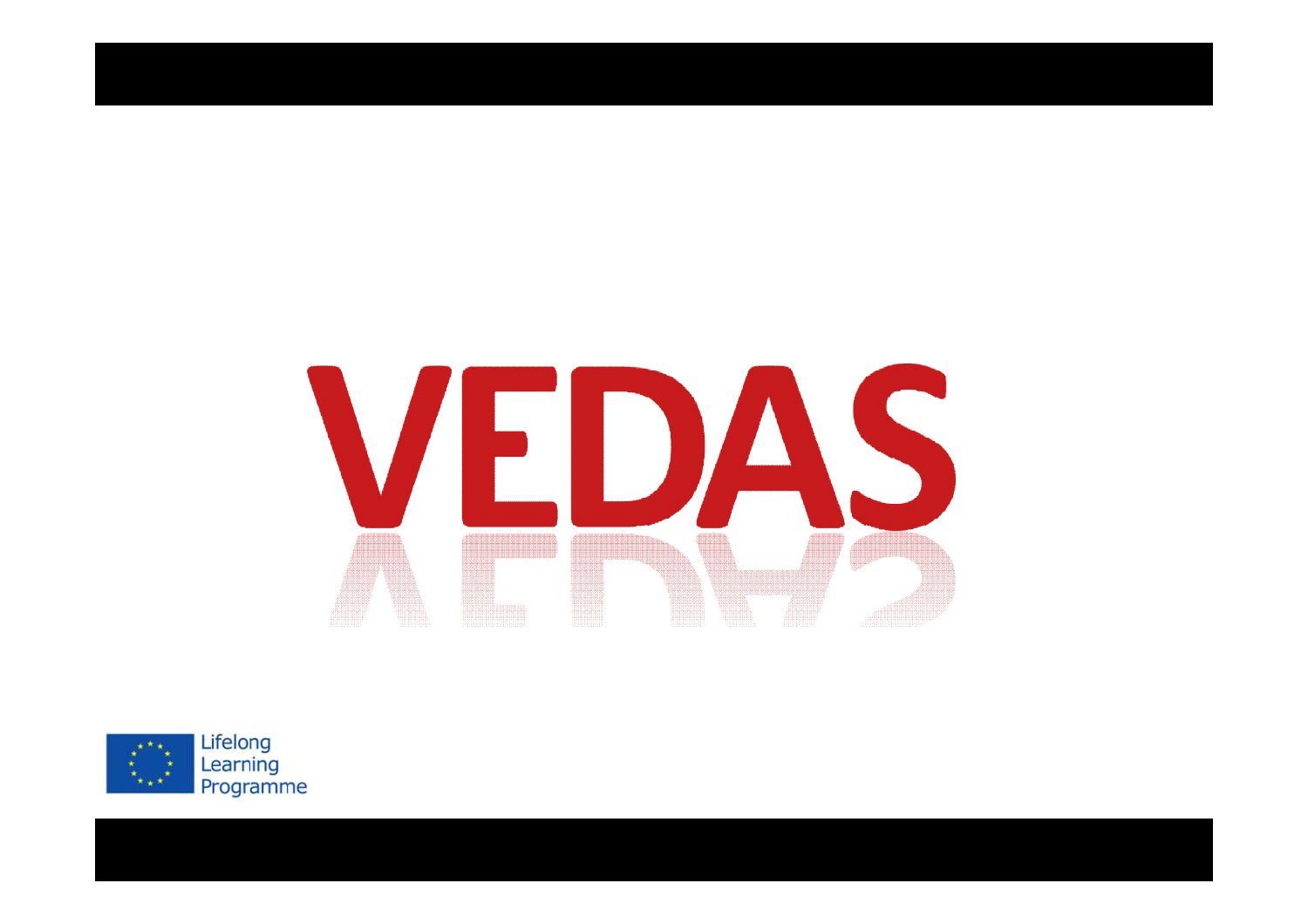## **Transfer of Innovation - Leonardo Programme 2010**

## Vocational Education in Disinfection and Sterilisation

Granted a funding of €341.575 by the EU Commission

Project period 1 Oct. 2011 - 30 Nov. 2013



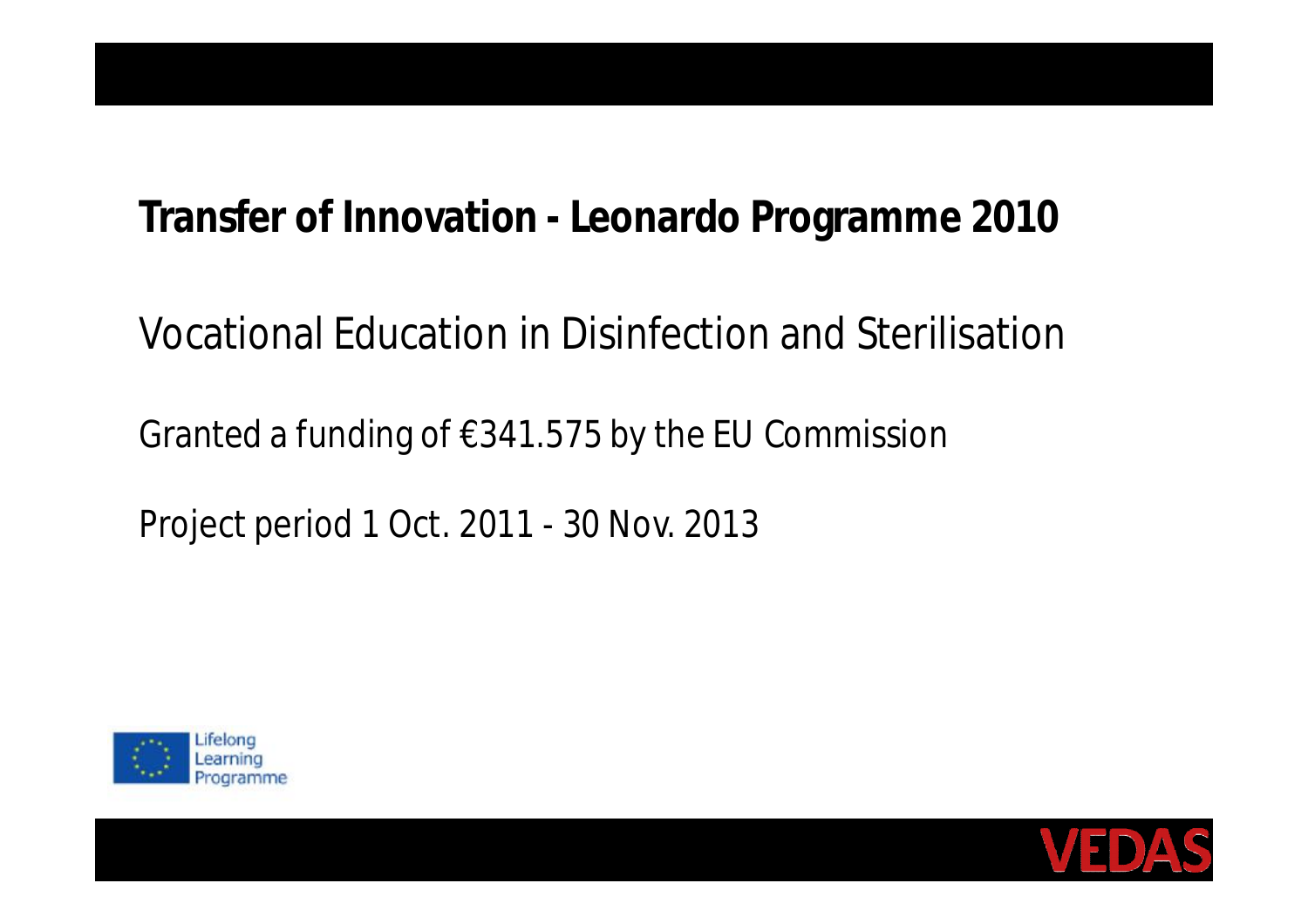# **PARTNERS**

The branch, educational organizers, authorities, infection control

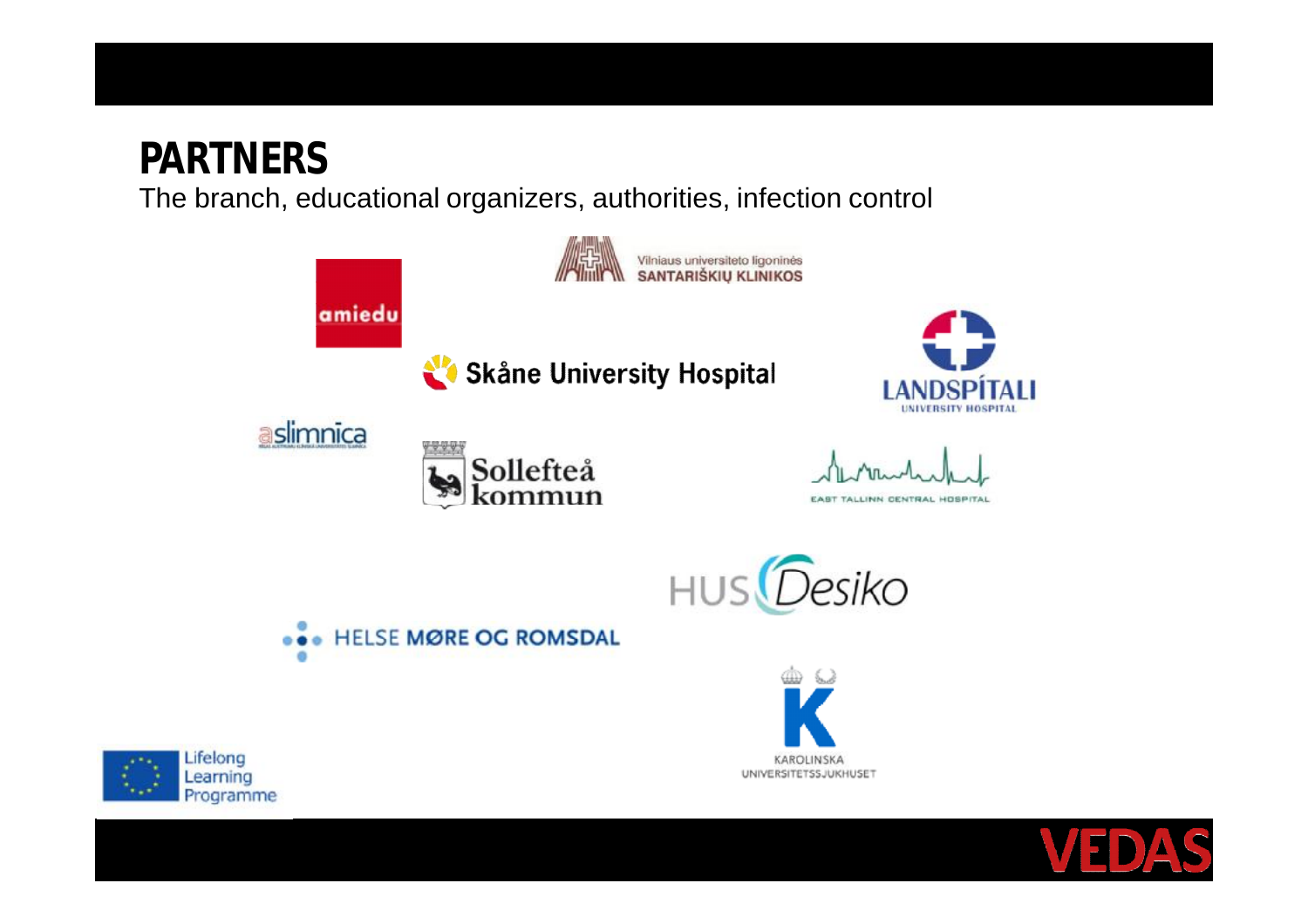# **PRE MEETINGS**



Göteborg 2009



Oslo 2010

- Guidelines are drawn
- Workpackages structured and work package leaders appointed
- All members had mandate to act



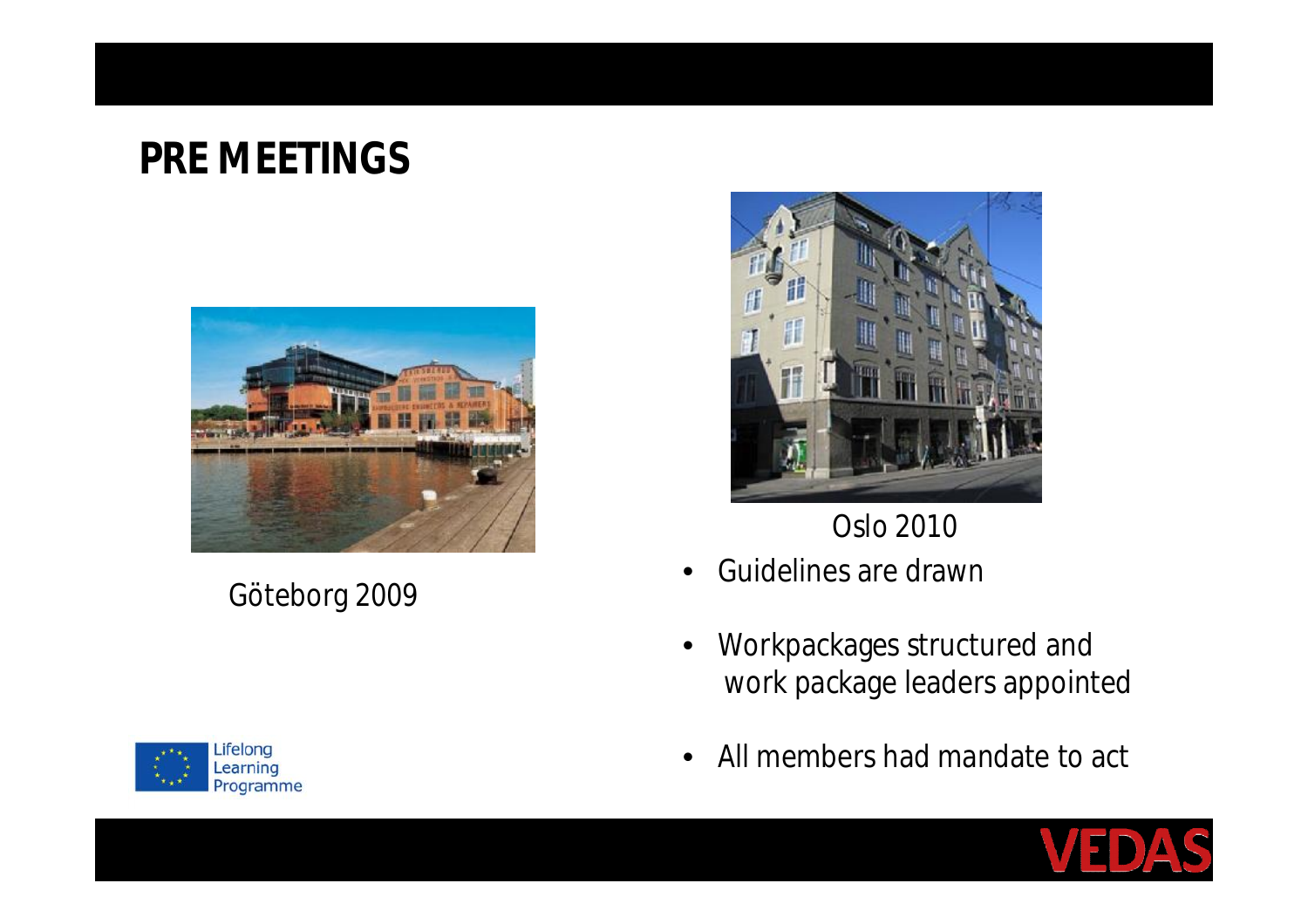# **FIRST PROJECTMEETING IN HELSINKI**

#### Project kick-off Meeting with EU representatives



| GANTT                                 |           |             |      |                                                        |  |      |  |  |      |      |  |           |  |                                     |
|---------------------------------------|-----------|-------------|------|--------------------------------------------------------|--|------|--|--|------|------|--|-----------|--|-------------------------------------|
|                                       | 2011      |             | 2012 |                                                        |  |      |  |  |      | 2013 |  |           |  |                                     |
|                                       | lokt      | nov dec jan |      | feb mars april maj_juni juli aug  sep okt  nov dec jan |  |      |  |  |      |      |  |           |  | feb mars april maj juni juli augsep |
|                                       | meet      |             |      |                                                        |  |      |  |  |      |      |  |           |  |                                     |
| Workpackage                           |           |             | meet |                                                        |  | meet |  |  | meet |      |  | meet      |  | meet                                |
| <b>Project Management<sup>+</sup></b> | <b>SW</b> |             |      |                                                        |  |      |  |  |      |      |  |           |  |                                     |
| <b>Terms and definitions</b>          | Lv        |             |      |                                                        |  |      |  |  |      |      |  |           |  |                                     |
| <b>Educ methods and Material FT</b>   |           |             |      |                                                        |  |      |  |  |      |      |  |           |  |                                     |
| <b>Tutor Criteria</b>                 |           |             |      |                                                        |  | 15   |  |  |      |      |  |           |  |                                     |
| <b>Examination Criteria</b>           |           |             |      |                                                        |  | N    |  |  |      |      |  |           |  |                                     |
| Validation                            |           |             |      |                                                        |  |      |  |  |      |      |  | <b>IS</b> |  |                                     |
| Dissemination                         |           |             |      |                                                        |  |      |  |  |      |      |  |           |  | <b>SW</b>                           |



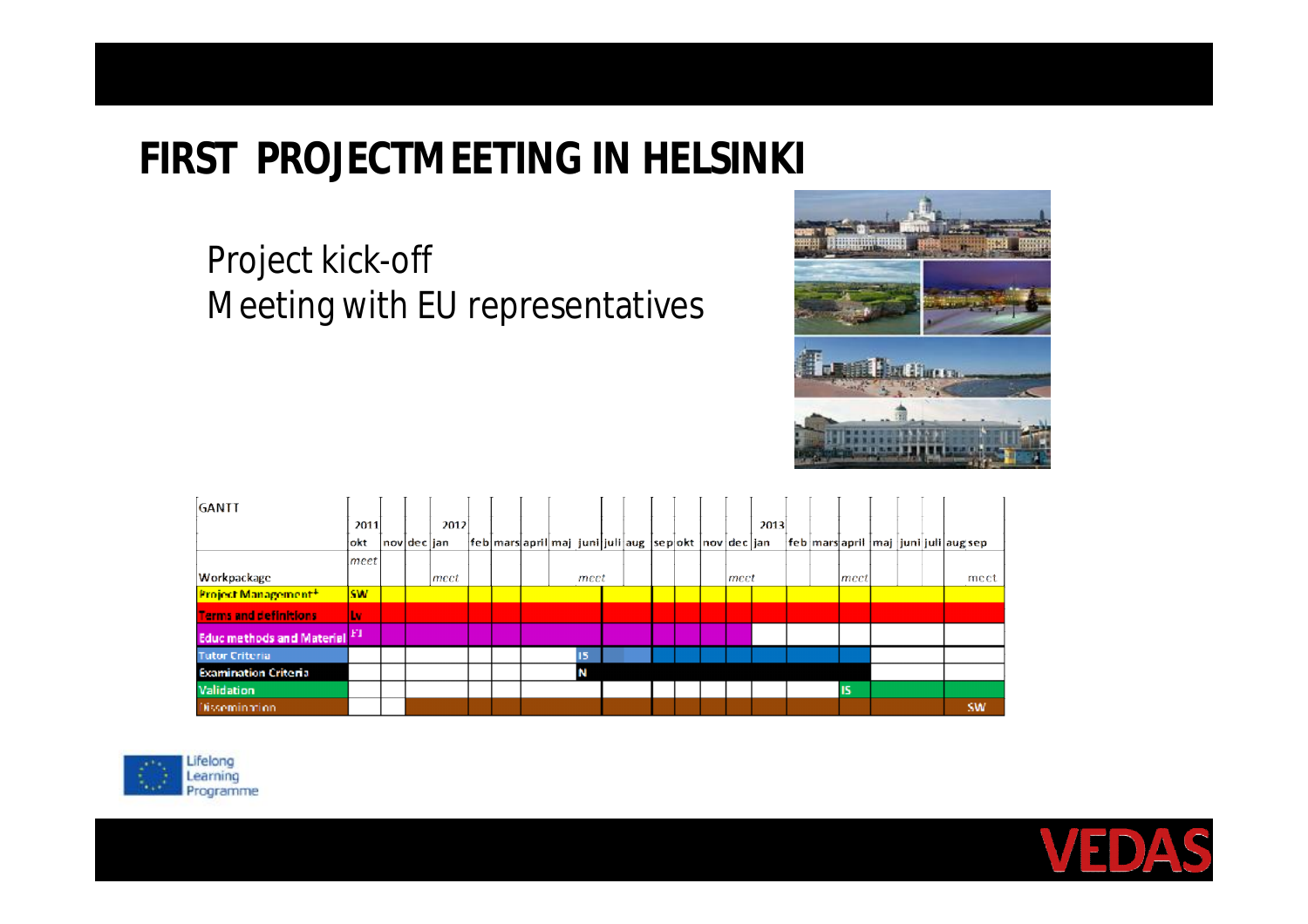#### **THE OBJECTIVE**

To create a mutual transparent curriculum for sterile technician educations, in order to provide equal competence and enable work practice and employment across borders.

The curriculum will include modules with educational methods and literature, tutor criteria, examination criteria and validation criteria for our seven countries.

All documents will be in English.



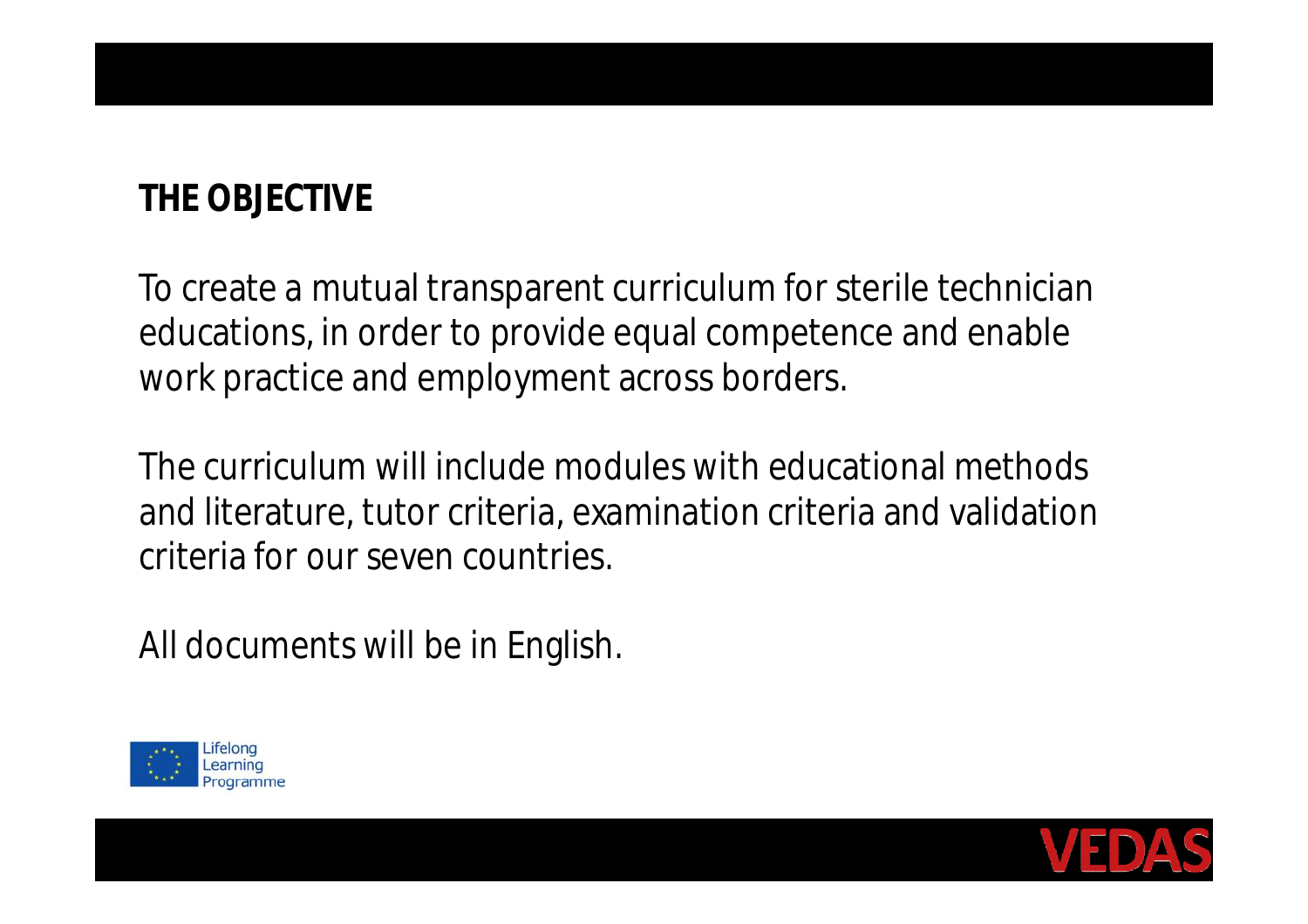# **3 YEARS LATER**

• A lot of hard work ....



- Some compromises national laws, financial resources
- We have a complete document, approved by parters and recognized by the EU Commissionen



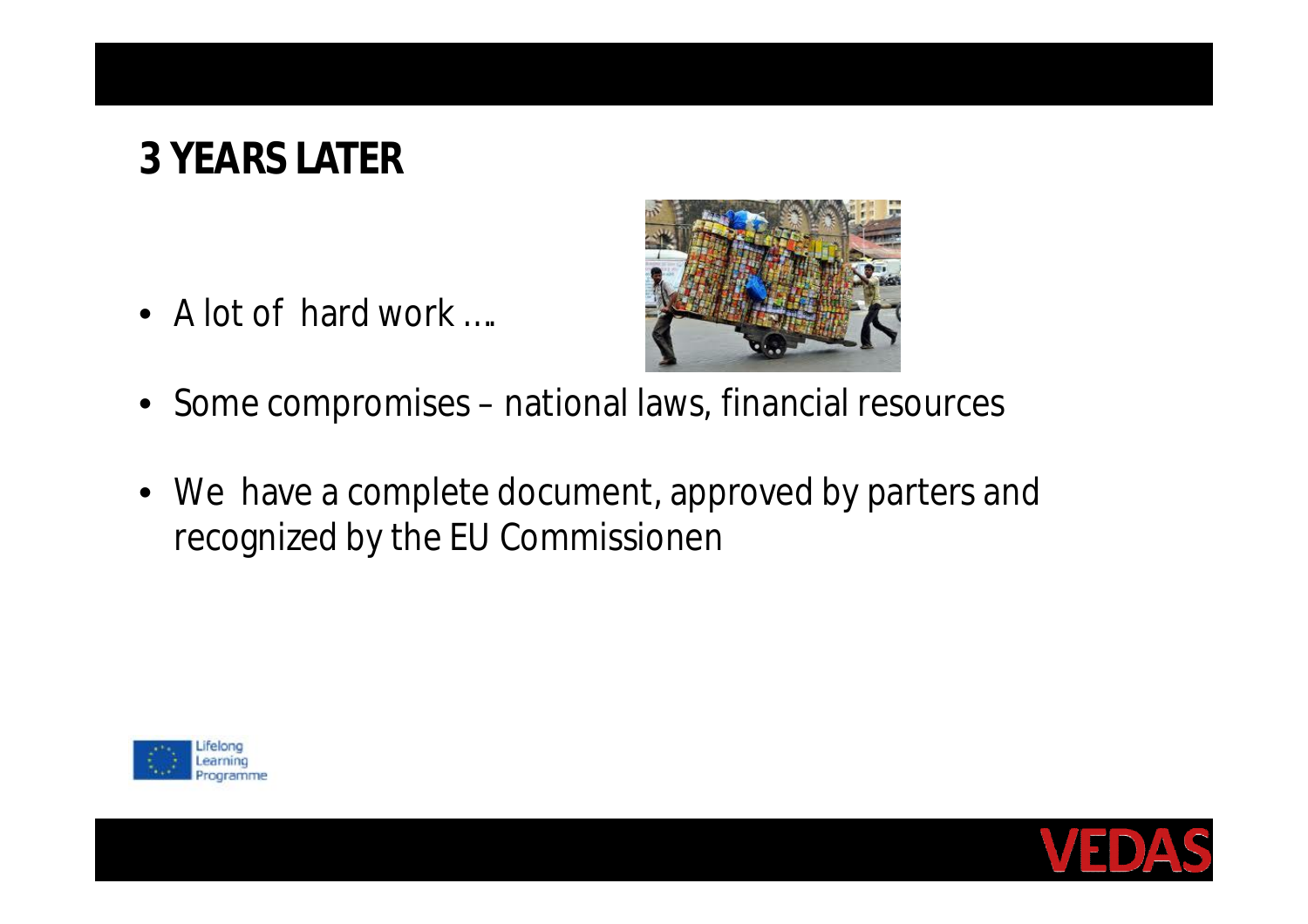#### **CONTENT**

- Terms and Definitions
- Educational Methods and Materials
- Examination Criteria
- Tutor Criteria
- Validation Criteria



#### VOCATIONAL EDUCATION DISINFECTION AND STERILISATION

- A CURRICULUM-





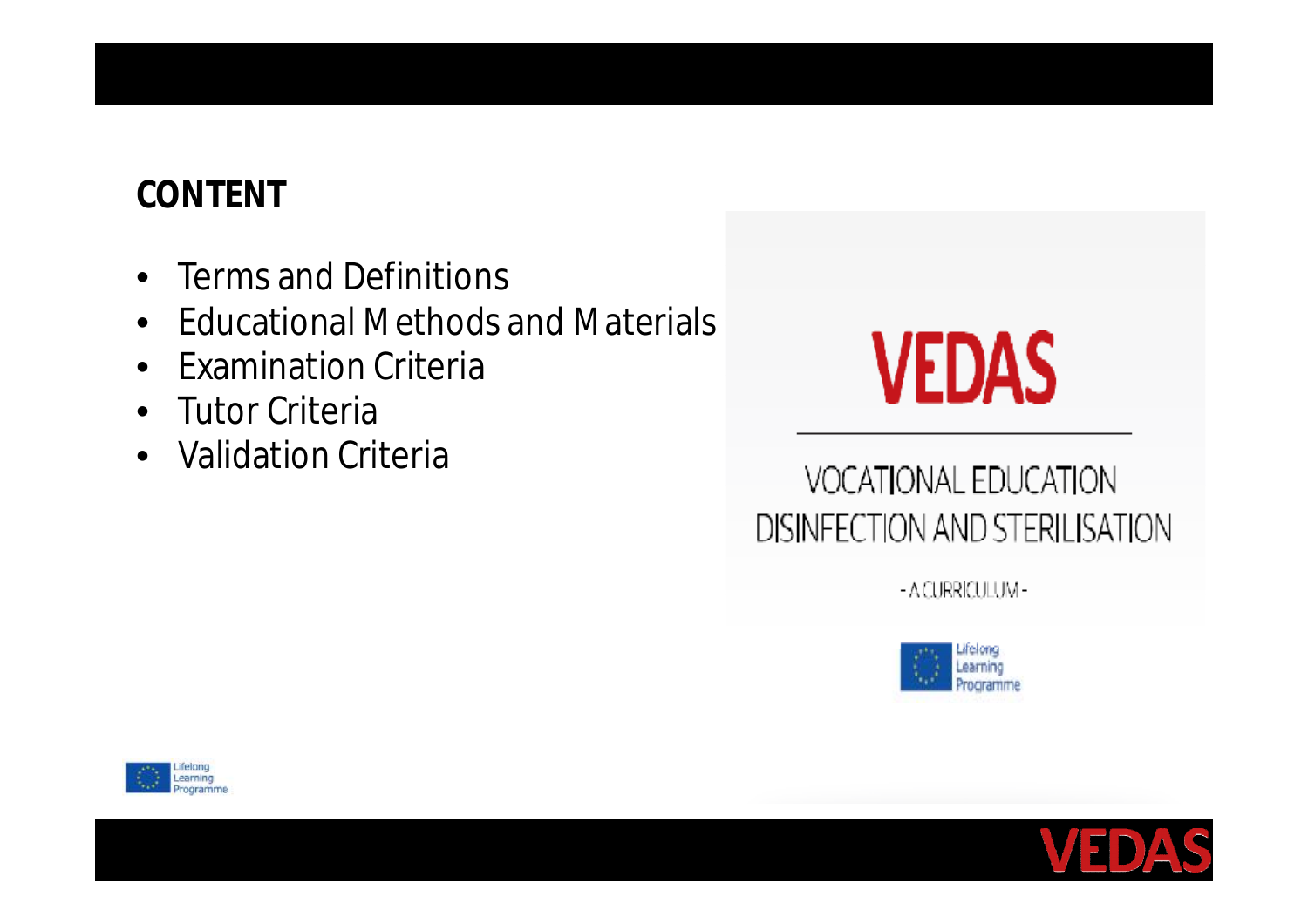#### **TERMS AND DEFINITIONS**

Countries have individual healthcare system and regulations.

To avoid misunderstandings and different interpretations it is important to standardize terms and phrases used, to facilitate communication.

**Specification**:

- 1.1 **Accreditation** *Action what gives an authority or sanction to someone or something, when recognized standards have been met*
- 1.2 **Assessment** *The act of assessing, especially the evaluation of a student's achievements on a course*
- 1.3 **Assessor** *Person, appointed to evaluate and judge another person work, by means of testing and/or observation*
- 1.4 **Authorisation** *Official permission or approval*



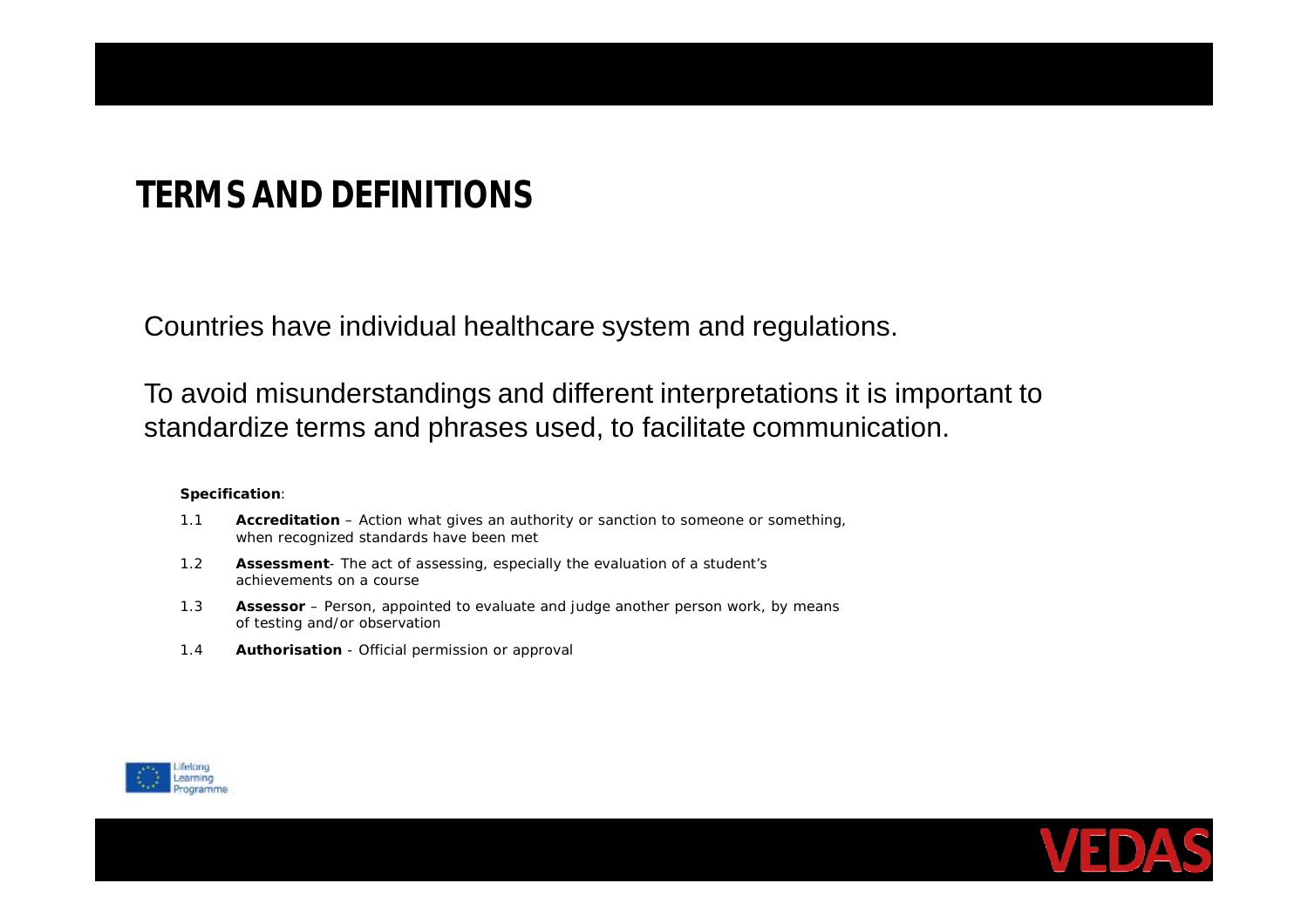# **EDUCATIONAL METHODS AND MATERIALS**

#### **5 modules -** theoretical and practical parts

- **General Subjects – 8 credits (**microbiology, science, anatomy, environment and sustainable development, occupational health and safety, basic computer skills etc)
- **Cleaning and Disinfection - 26,5 credits**
- **Inspection, Assembly and Packaging of Medical Devices - 21,5 credits**
- **Sterilisation - 20,5 credits**
- **Oral Healthcare - 3,5 credits**



**Total of 80 Cr = 60 weeks**

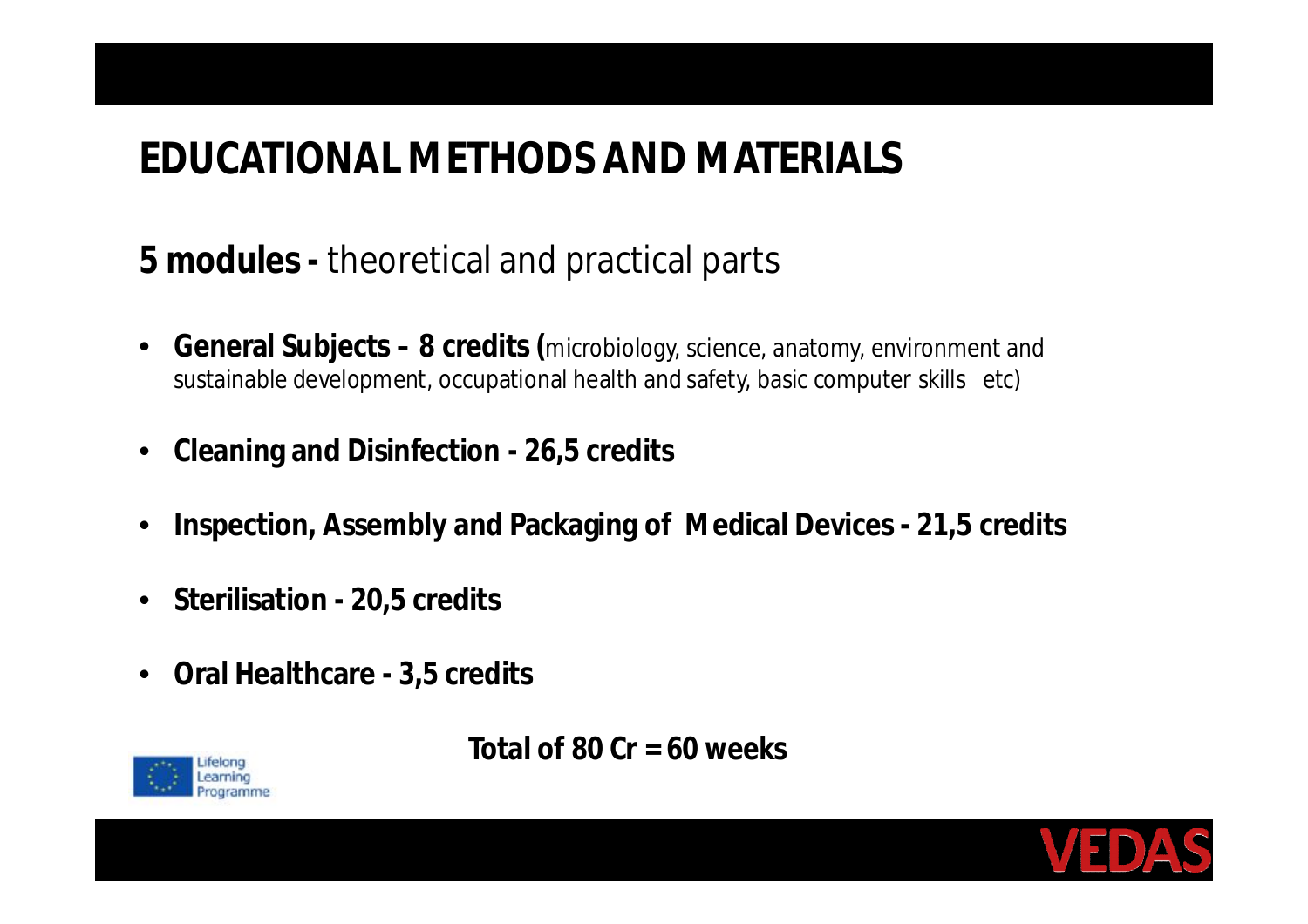#### **EXAMINATION CRITERIA**

• The approved outcome of the education is to obtain degree standards, comparable and compatible throughout Europe (the Bologna Declaration)



**The European Qualifications Framework (EQF)**

- Relates to different countries' national qualifications systems to a common European framework- 8 reference levels
- EQF sterile technicians is a minimum of **EQF Level 4**



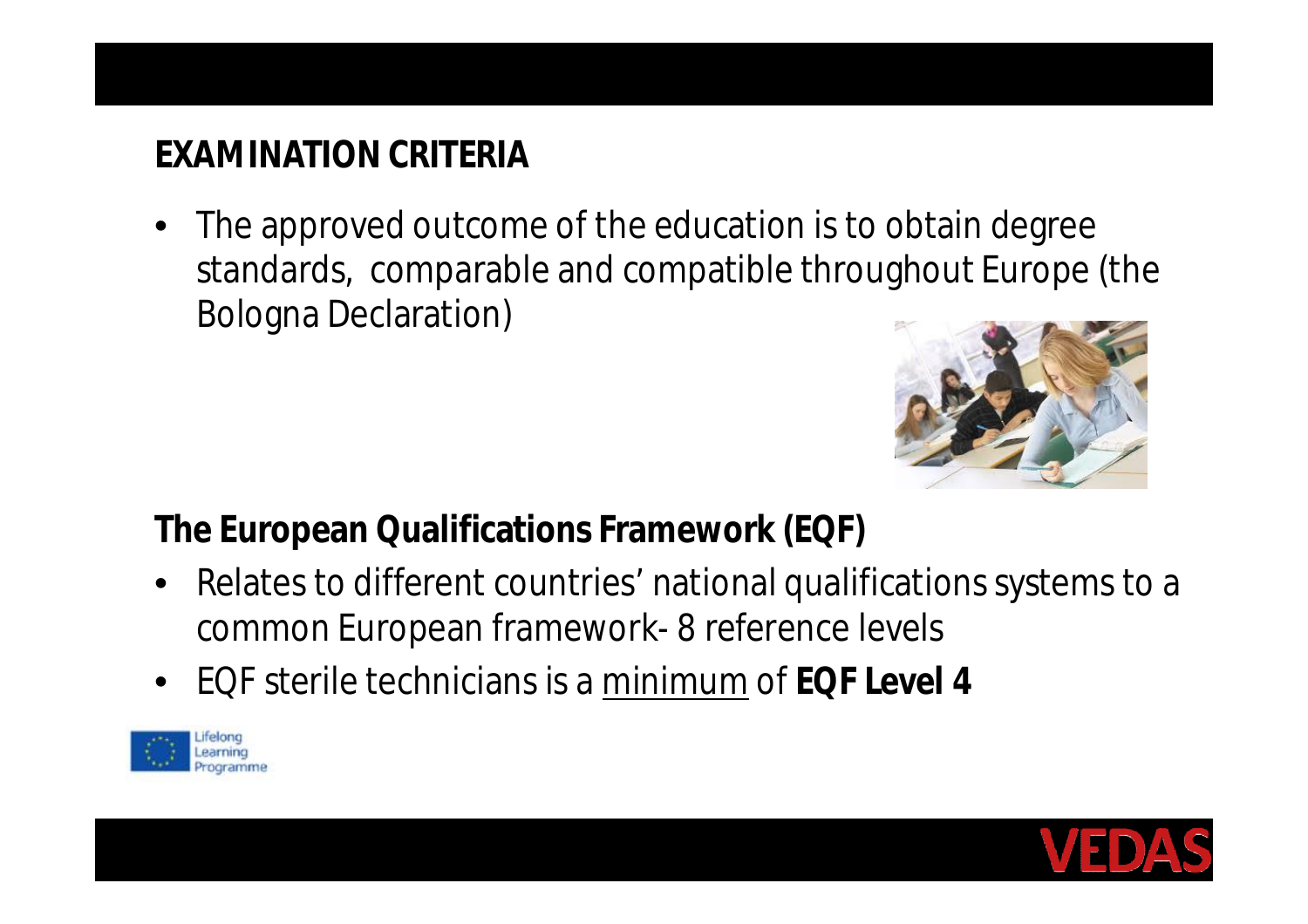# **TUTOR CRITERIA**

- Research has proven the importance of ensuring that student learns from the most effective tutors possible
- Necessary to continuously provide high quality training
- An evaluation system for tutors

**Qualification requirements**

- Main tutors
- Employed experts
- Invited experts



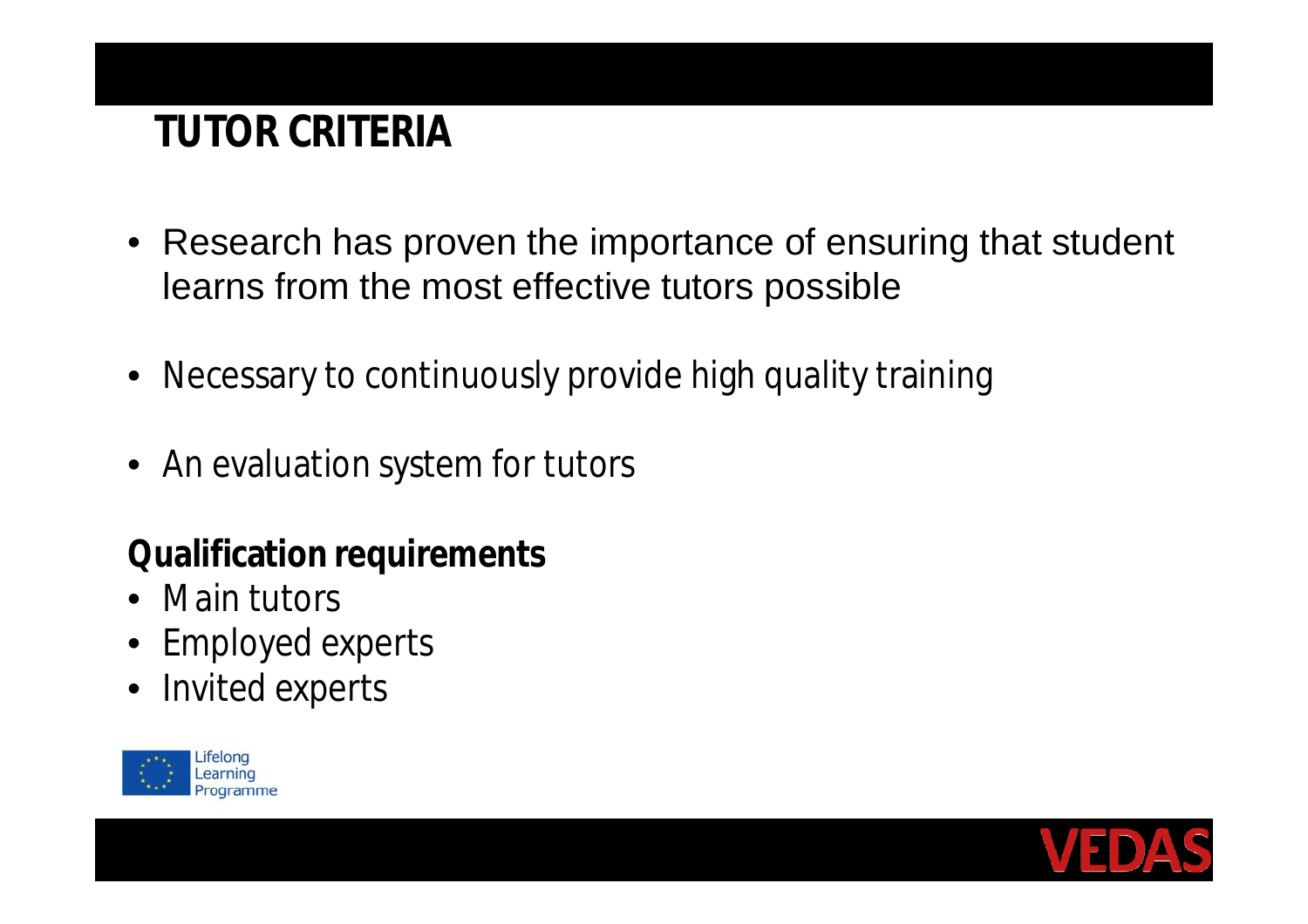# **VALIDATION CRITERIA**

Guidelines allow individuals to validate their competencies

- Individuals with prior work experience as sterile technicians
- Individuals with experience in the healthcare sector
- Individuals with formal, non-formal and informal learning the field

The validation is done before studies commence

VEDAS provides examples for users





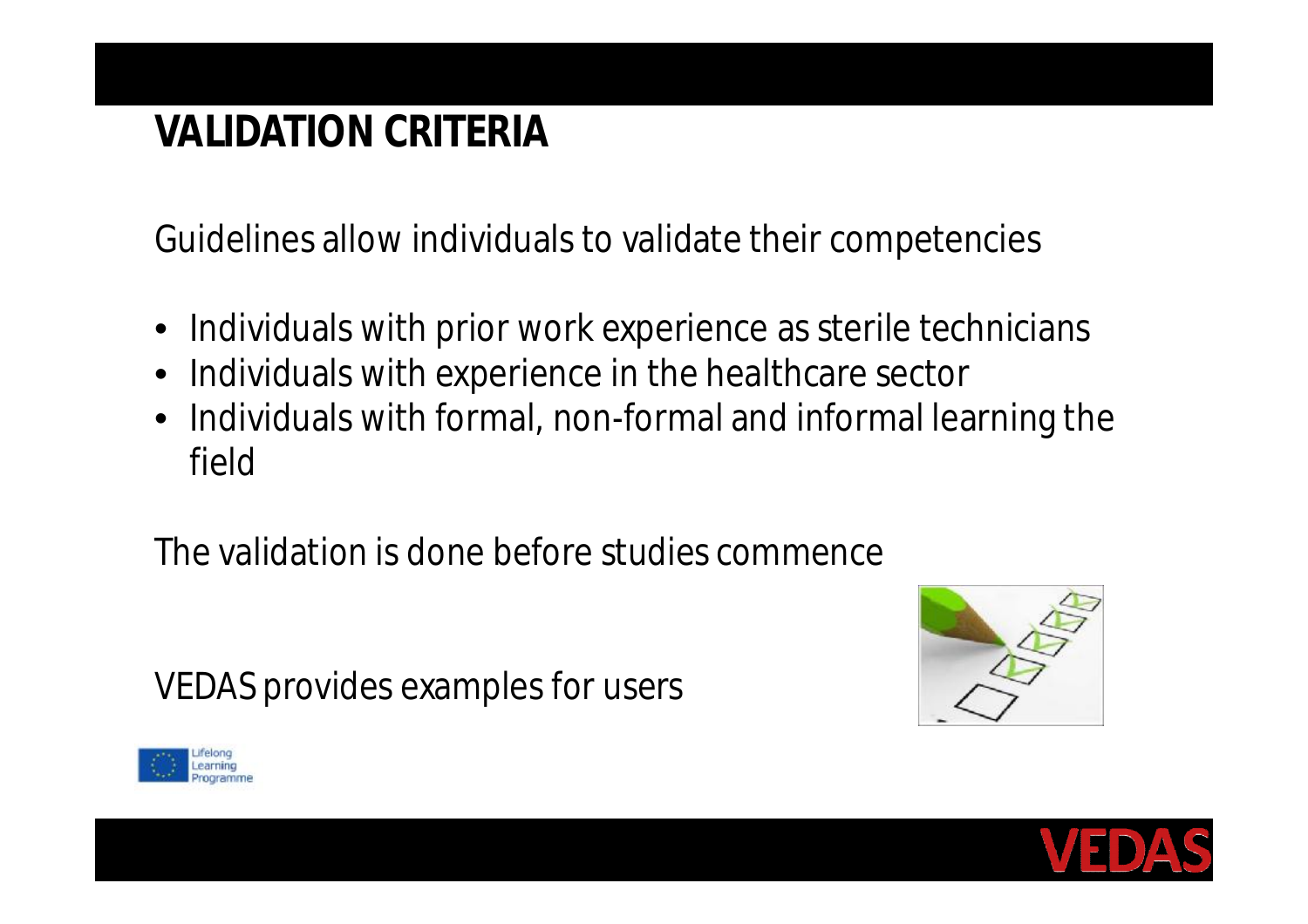**THE ALTERNATIVE IS TO FILL THE WHOLE PAGE** Iceland and Latvia have implemented **Fig. 2.** new educations

Sweden and Finland adjust their educations

Estonia has discussions with authorities regarding an implementation

Norway discusses with authorities and will implement education

Lithuania has financial problems but plans to implement the education











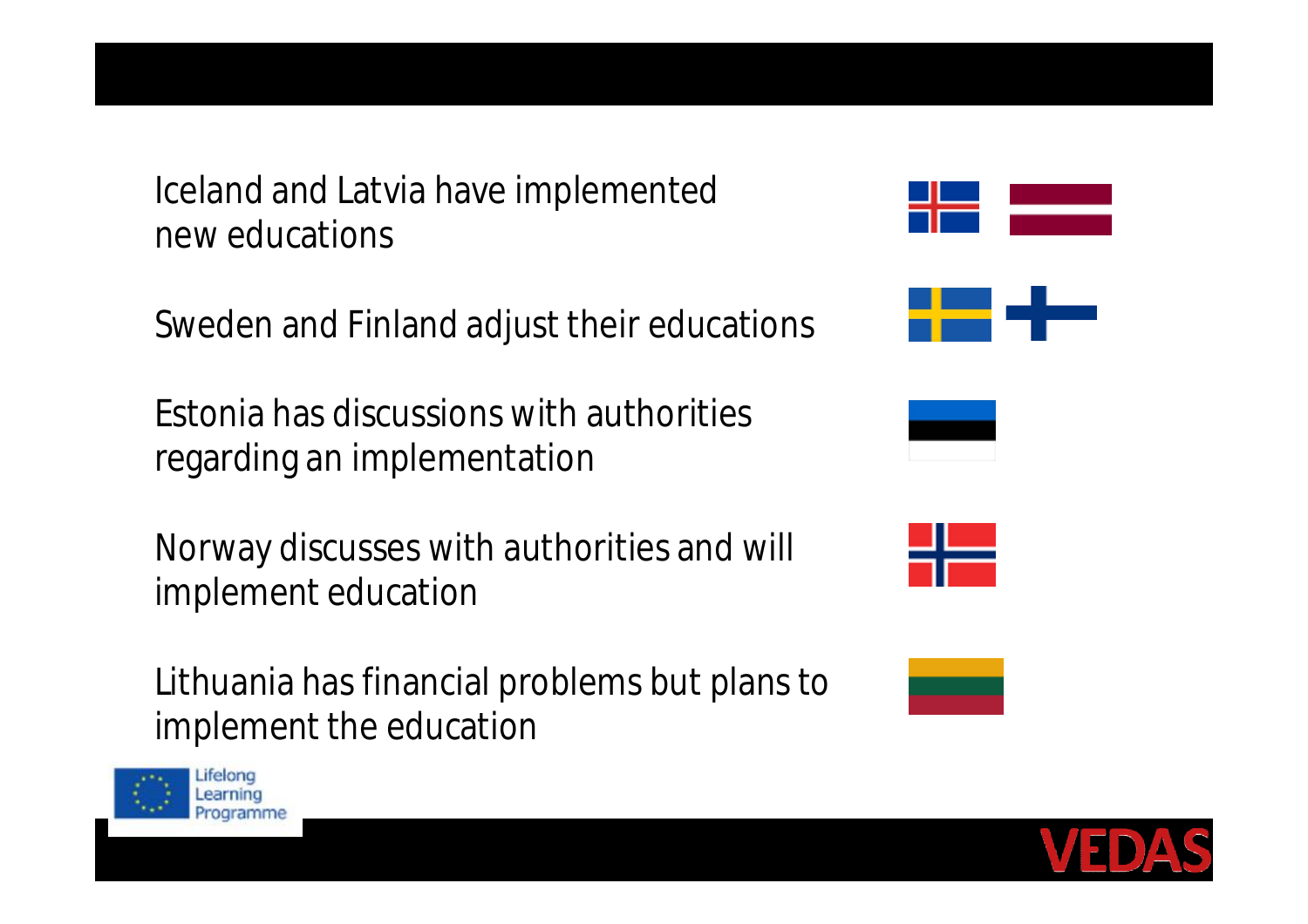# **POST MEETING**

- In 2015- feed back and evaluation is planned
- Continuation and the future activities



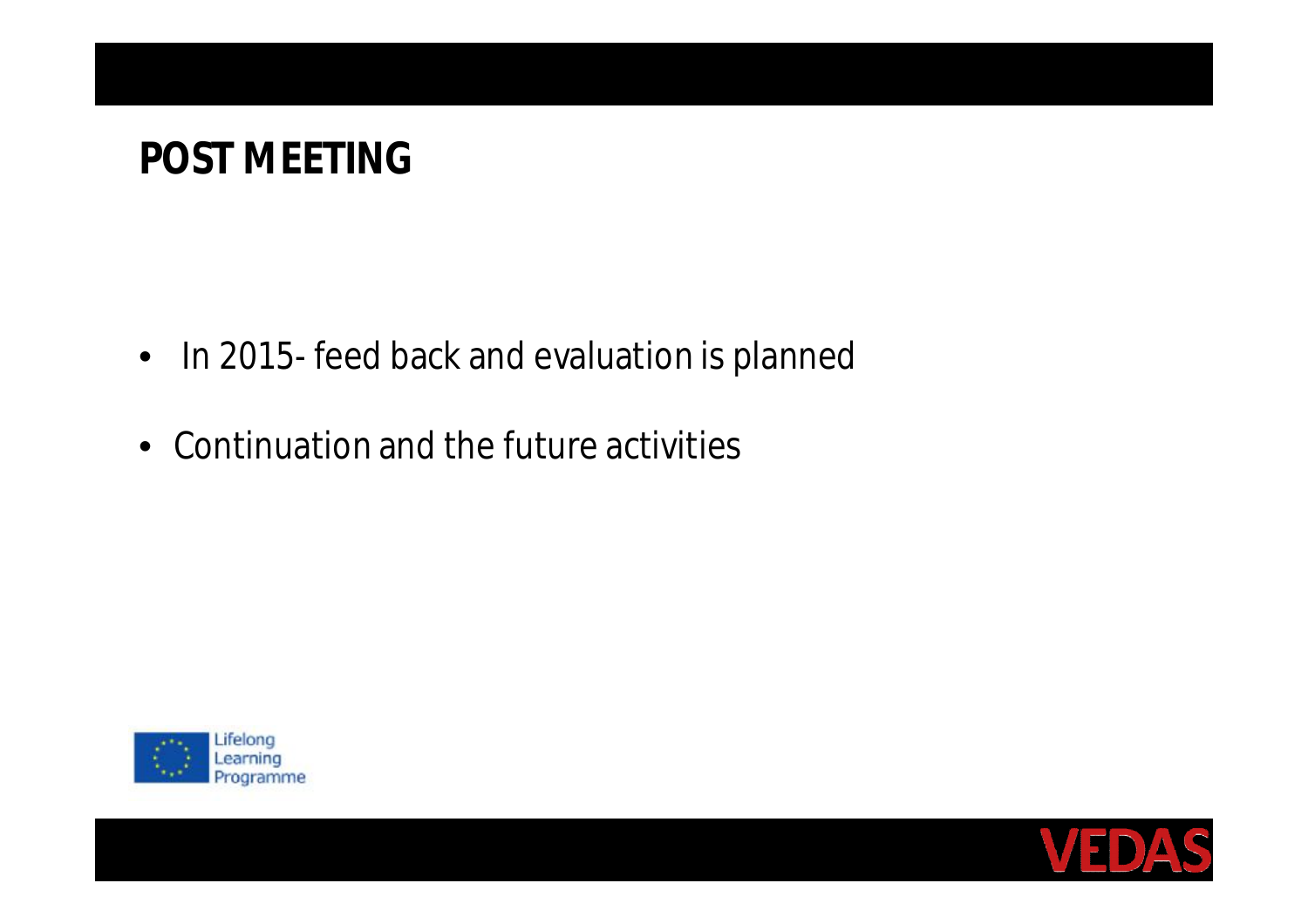# **INVITATION FROM BRUSSELS**



Final Conference in Brussels 21 November, 2013

- EU Commission
- Sweden´s permanent delegation and Health Counsellor



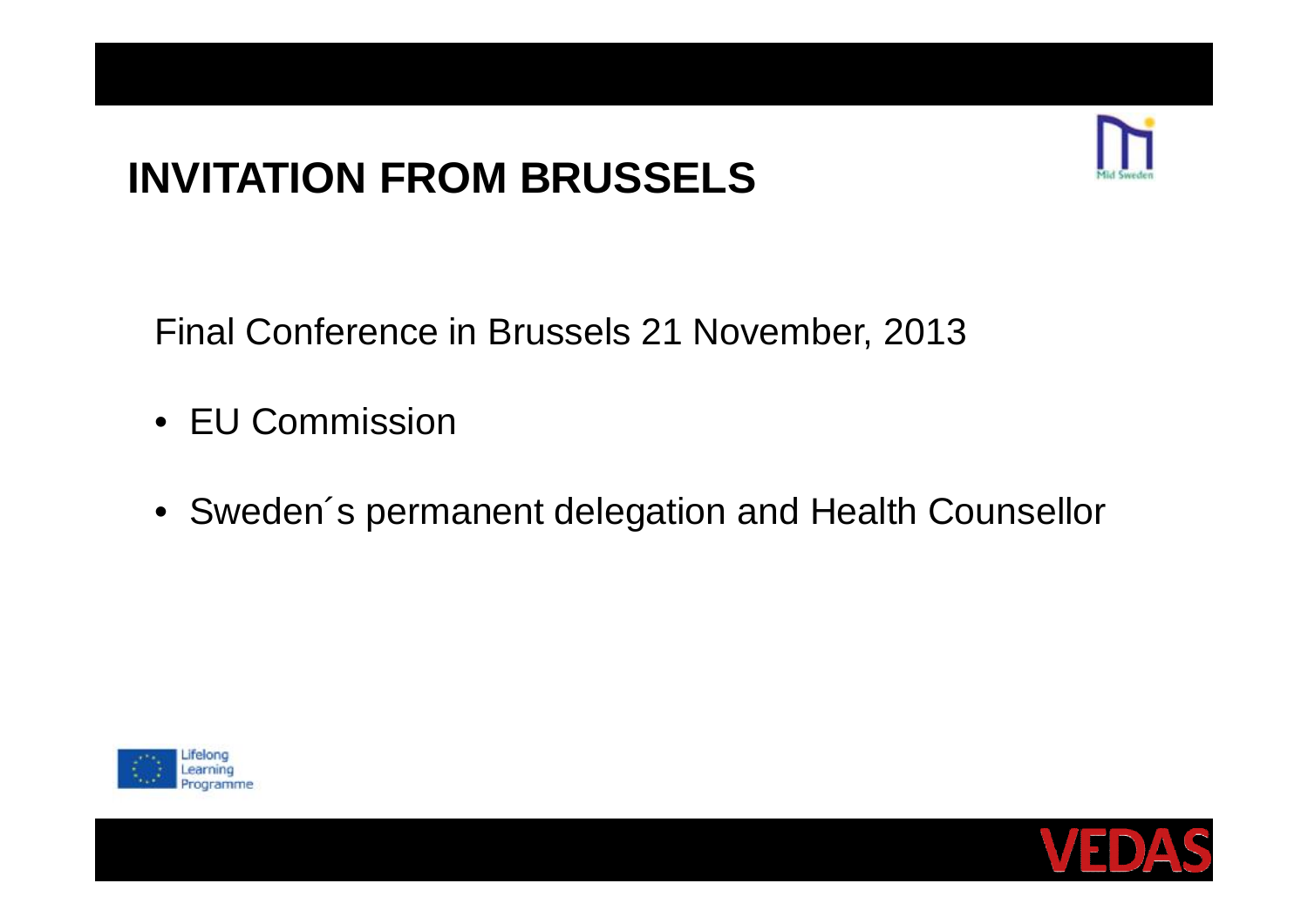# **CROSS CONNECTION**

Assuring high-quality healthcare across the European Union is an important topic and the education of sterile technicians is highly linked to this. In both the European Parliament and the European Commission cross-border healthcare is a current subject of discussion.

In July 2013, the European Parliament adopted the European Commission's proposal for a decision on serious cross-border threats to health. The adoption of this proposal is a big step forward in improving health security in the European Union. …. during the autumn of 2013, the European Parliament will vote on the Dagmar Roth-Behrendt report proposing for a regulation on medical devices and the MDD.



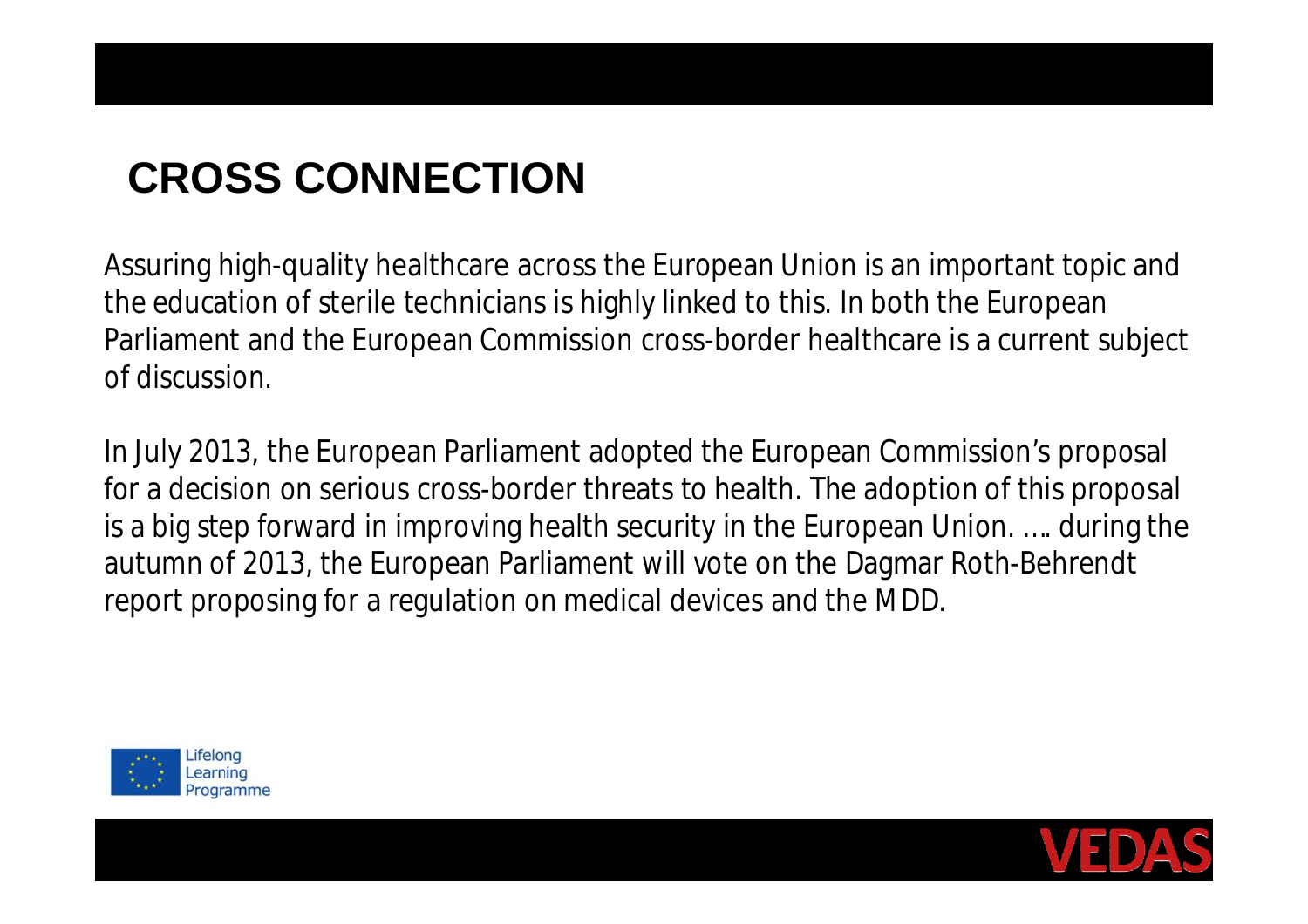#### and…..

# It is approved by.....



Viru Hotel Tallinn